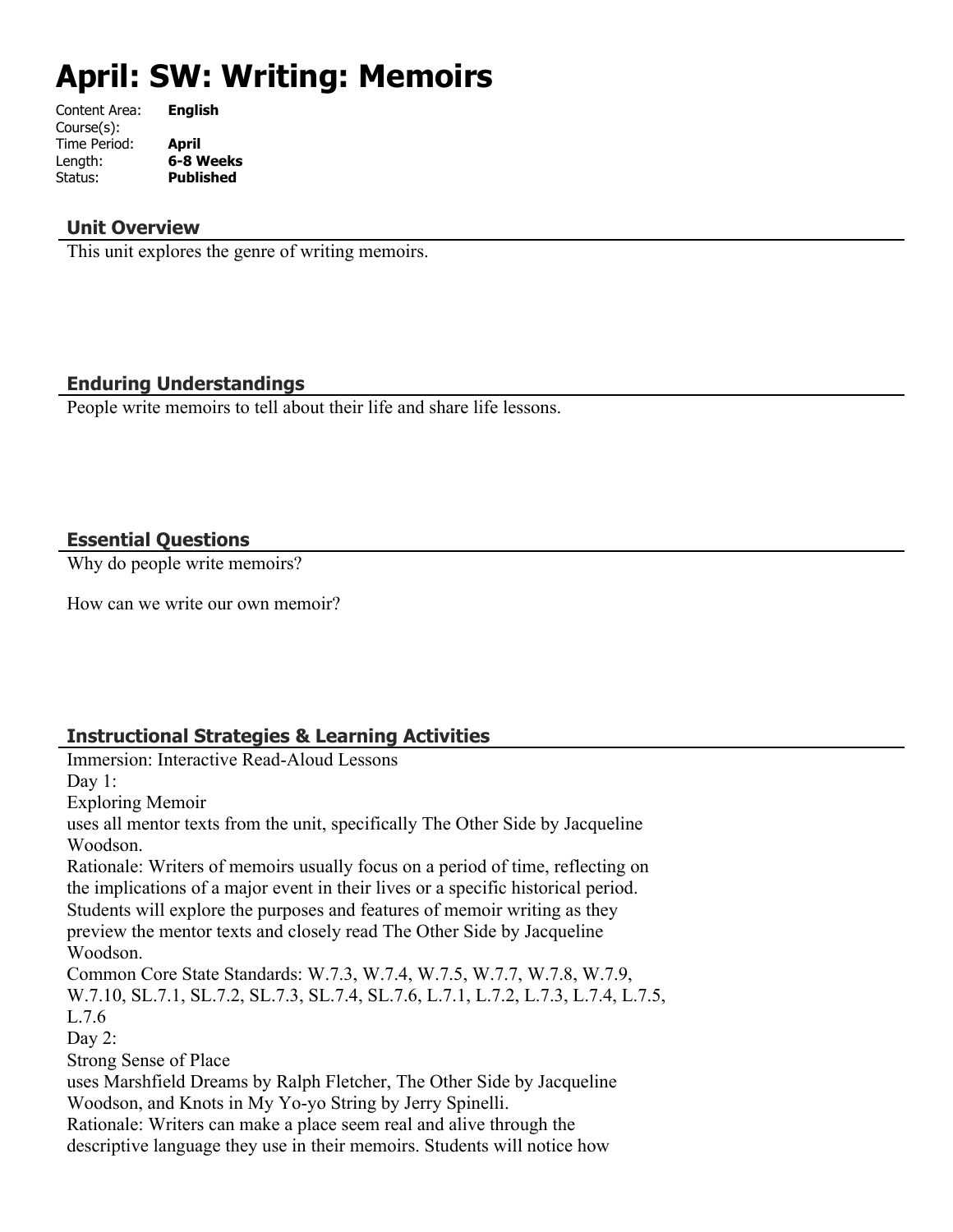memoir writers include sensory details and descriptive details to convey an experience and reflect a strong sense of place.

Common Core State Standards: W.7.3, W.7.4, W.7.5, W.7.7, W.7.8, W.7.9, W.7.10, SL.7.1, SL.7.2, SL.7.3, SL.7.4, SL.7.5, SL.7.6, L.7.1, L.7.2, L.7.3, L.7.4,

L.7.5, L.7.6 Day 3:

People Who Make a Difference

uses Thank you, Mr. Falker by Patricia Polacco.

Rationale: Memoir writers often write about the people in their lives who have made an impact on them. Students will consider how memoirs often include and/or focus on significant people in the writer's life.

Common Core State Standards: W.7.3, W.7.4, W.7.5, W.7.7, W.7.8, W.7.9, W.7.10, SL.7.1, SL.7.2, SL.7.3, SL.7.4, SL.7.6, L.7.1, L.7.2, L.7.3, L.7.4, L.7.5,

L.7.6

Day 4:

Forms of Memoir

uses Baseball, Snakes, and Summer Squash by Donald Graves.

Rationale: Memoir writers need to decide on not just what to include in their stories, but how they will tell the stories of their lives. Students will explore how writers consider their audience and purpose when deciding on the form their writing will take.

Common Core State Standards: W.7.3, W.7.4, W.7.5, W.7.7, W.7.8, W.7.9,

W.7.10, SL.7.1, SL.7.2, SL.7.3, SL.7.4, SL.7.6, L.7.1, L.7.2, L.7.3, L.7.4, L.7.5, L.7.6

Day 5:

Revealing Reflections

uses Knots in My Yo-yo String by Jerry Spinelli.

Rationale: Memoir writers reflect on the significance of the memories they write about. Students will think about

why memoirs are written, what makes them so significant, and why the use of reflection enhances the memoirs that

are being shared.

Common Core State Standards: W.7.3, W.7.4, W.7.5, W.7.7, W.7.8, W.7.9, W.7.10, SL.7.1, SL.7.2, SL.7.3, SL.7.4,

SL.7.6, L.7.1, L.7.2, L.7.3, L.7.4, L.7.5, L.7.6

Mini-Lessons

Generating Ideas I: Zoom in on Your Idea

uses Baseball, Snakes, and Summer Squash by Donald Graves.

Rationale: Memoirists usually focus on a single period of time or on significant events, places, and ideas. Students

will use a series of questions to help them focus on a writing idea and think about the inside and outside story. Common Core State Standards: W.7.3, W.7.4, W.7.5, W.7.7, W.7.8, W.7.9, W.7.10, SL.7.1, SL.7.2, SL.7.3, SL.7.4,

SL.7.6, L.7.1, L.7.2, L.7.3, L.7.4, L.7.5, L.7.6

Generating Ideas II: Using Pictures to Spark Memories

uses Marshfield Dreams by Ralph Fletcher and The Moon and I by Betsy Byars.

Rationale: Writers use photographs to help unlock memories and inspire them to generate ideas. Students will use

photographic images to help inspire ideas for memoir writing.

Common Core State Standards: W.7.3, W.7.4, W.7.5, W.7.7, W.7.8, W.7.9, W.7.10, SL.7.1, SL.7.2, SL.7.3,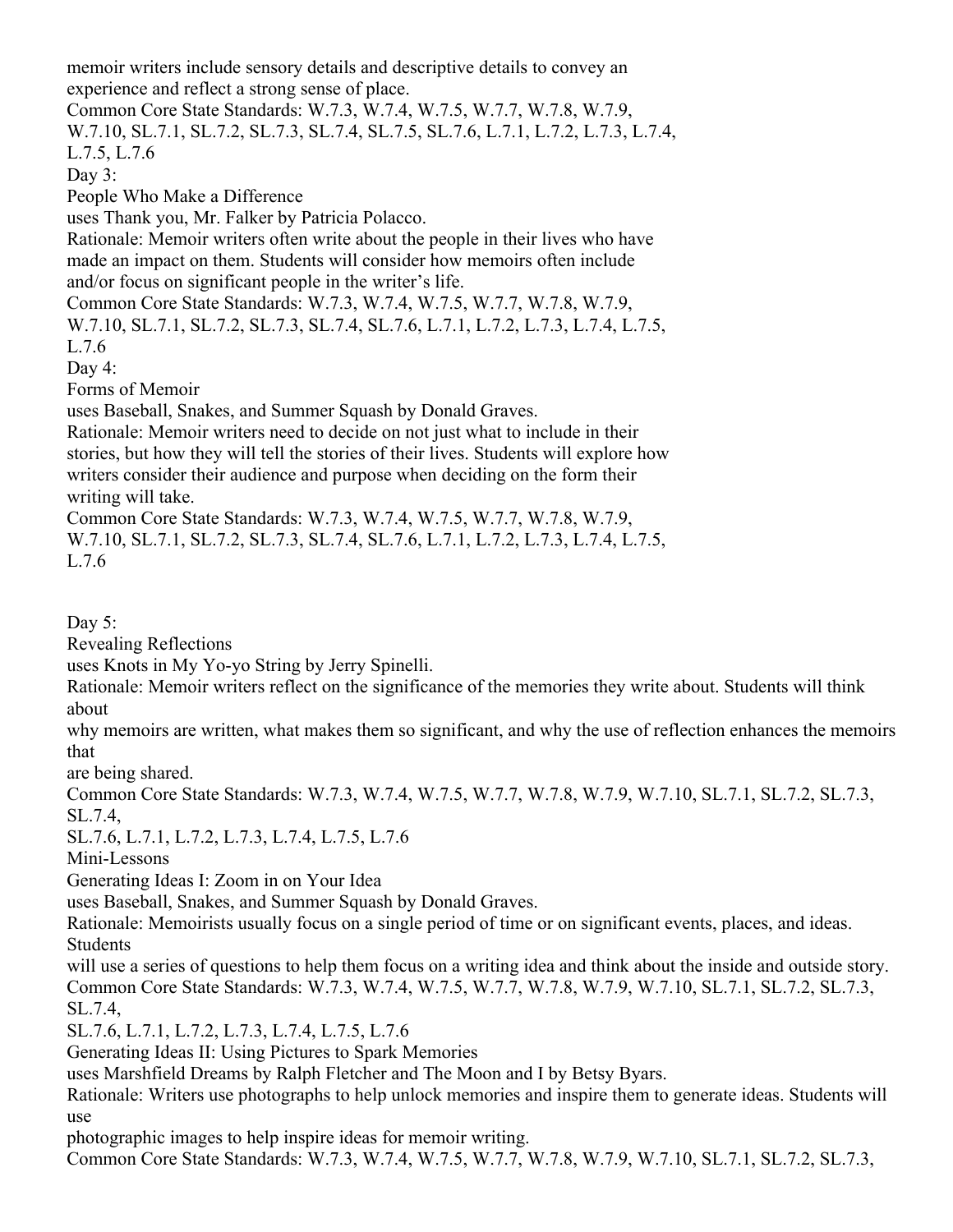SL.7.4,

SL.7.5, SL.7.6, L.7.1, L.7.2, L.7.3, L.7.4, L.7.5, L.7.6

Generating Ideas III: Defining Moments

uses Knots in My Yo-yo String by Jerry Spinelli and Baseball, Snakes, and Summer Squash by Donald Graves.

Rationale: Writers think about important events from their lives as a way to generate ideas for their memoirs. Students will identify defining moments in their own lives in order to record possible ideas for their memoirs. Common Core State Standards: W.7.3, W.7.4, W.7.5, W.7.7, W.7.8, W.7.9, W.7.10, SL.7.1, SL.7.2, SL.7.3, SL.7.4,

SL.7.6, L.7.1, L.7.2, L.7.3, L.7.6

Generating Ideas IV: A Special Place

uses Knots in My Yo-yo String by Jerry Spinelli and The Moon and I by Betsy Byars.

Rationale: Writers write about places where they have spent time that hold a special place in their hearts. Students

will recall important memories of special places to help them generate possible memoir writing ideas. Common Core State Standards: W.7.3, W.7.4, W.7.5, W.7.7, W.7.8, W.7.9, W.7.10, SL.7.1, SL.7.2, SL.7.3, SL.7.4,

SL.7.5, SL.7.6, L.7.1, L.7.2, L.7.3, L.7.5, L.7.6

Generating Ideas V: Lasting Impressions

uses Baseball, Snakes, and Summer Squash by Donald Graves and "A Family Thing" from Knots in My Yoyo String

by Jerry Spinelli.

Rationale: Writers think about the people in their lives who have made a lasting impression and the traditions they

have experienced that have helped create memorable moments. Students will think about special people in their

lives, along with the traditions they have grown to appreciate, to help generate ideas for their memoirs. Common Core State Standards: W.7.3, W.7.4, W.7.5, W.7.7, W.7.8, W.7.9, W.7.10, SL.7.1, SL.7.2, SL.7.3, SL.7.4,

SL.7.6, L.7.1, L.7.2, L.7.3, L.7.6

Selecting: Rereading to Find a Focus

uses When I Was Your Age, Volume Two by Amy Ehrlich (Ed.).

Rationale: Memoir writers write about many topics. They often identify a theme or pattern in what they write about

and focus their memoir around that theme or central idea. Students will thoughtfully select an idea from their Writers' Notebooks that they will develop and publish.

Common Core State Standards: W.7.3, W.7.4, W.7.5, W.7.7, W.7.8, W.7.9, W.7.10, SL.7.1, SL.7.2, SL.7.3, SL.7.4,

SL.7.6, L.7.1, L.7.2, L.7.3, L.7.6

Collecting I: Slowing Down a Moment

uses Marshfield Dreams by Ralph Fletcher and The Moon and I by Betsy Byars.

Rationale: Writers collect additional information about their memories to help them flesh out their ideas. Students

will think about a significant part of their memories that they might want to slow down in order to provide emphasis

and highlight the importance.

Common Core State Standards: W.7.3, W.7.4, W.7.5, W.7.7, W.7.8, W.7.9, W.7.10, SL.7.1, SL.7.2, SL.7.3, SL.7.4,

SL.7.6, L.7.1, L.7.2, L.7.3, L.7.5, L.7.6

Collecting II: The Art of Reflection

uses Knots in My Yo-yo String by Jerry Spinelli.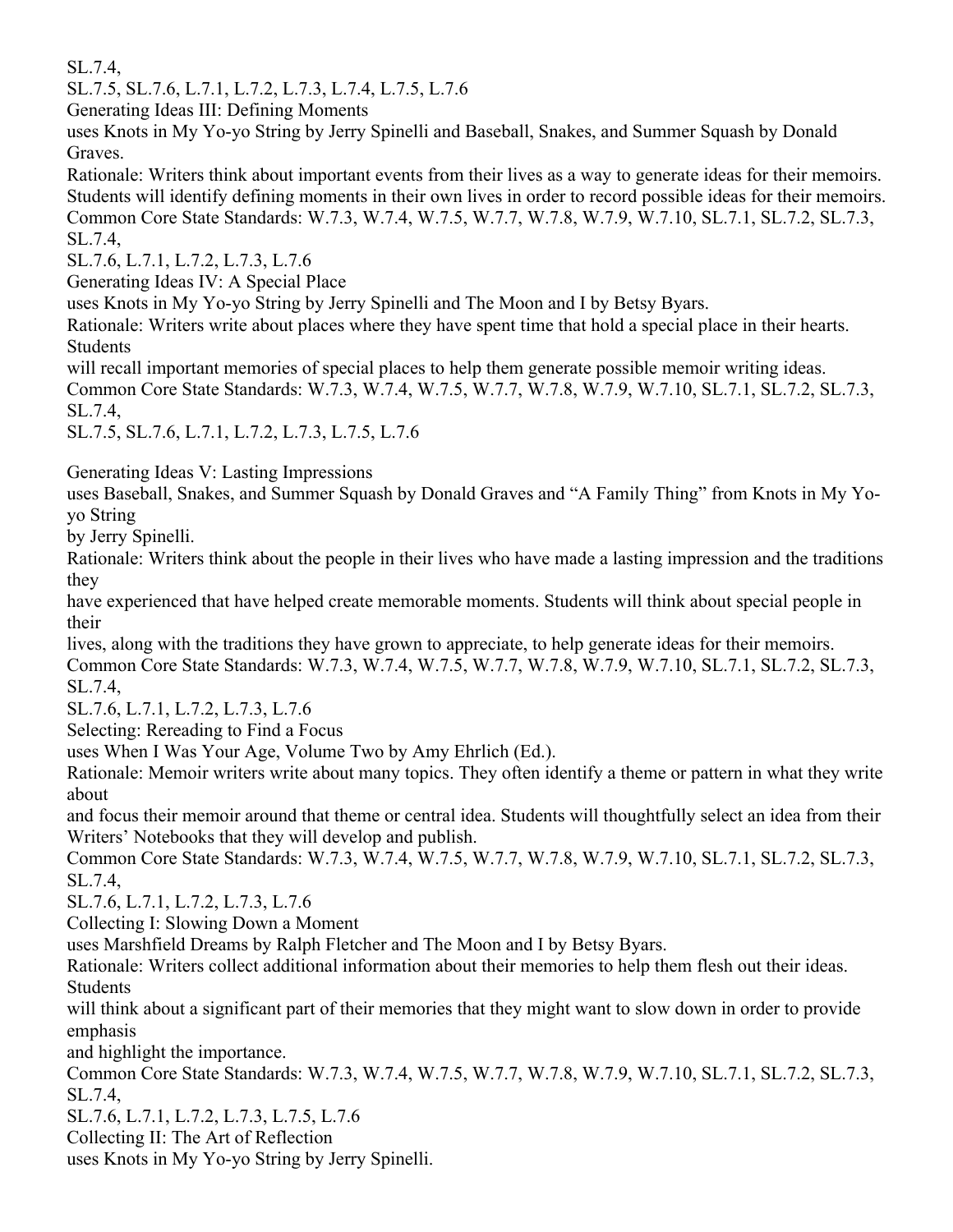Rationale: Writers recognize that reflection is an important part of memoir writing and that this will help readers

understand and appreciate the meaning or significance behind their memories. Students will discover how reflection

impacts the strength of how their memories are presented.

Common Core State Standards: W.7.3, W.7.4, W.7.5, W.7.7, W.7.8, W.7.9, W.7.10, SL.7.1, SL.7.2, SL.7.3, SL.7.4,

SL.7.6, L.7.1, L.7.2, L.7.3, L.7.6

Collecting III: Filling in the Background Information

uses When I Was Your Age, Volume Two by Amy Ehrlich (Ed.).

Rationale: Writers include background information about the events and people in their memoirs to help the readers understand the meaning and significance of their memories. Students will gather relevant background information about the people and events connected to their memories for the purpose of giving their readers "the

complete picture."

Common Core State Standards: W.7.3, W.7.4, W.7.5, W.7.7, W.7.8, W.7.9, W.7.10, SL.7.1, SL.7.2, SL.7.3, SL.7.4,

SL.7.6, L.7.1, L.7.2, L.7.3, L.7.4, L.7.5, L.7.6

Drafting I: Narrative Text Structure

uses Marshfield Dreams by Ralph Fletcher, Baseball, Snakes, and Summer Squash by Donald Graves, and The Other Side by Jacqueline Woodson.

Rationale: Memoir writers think about their purpose, audience, and the best way to organize their ideas when drafting. Students will think about the organization of narrative writing, explore different options for structuring their

memoirs, and select a structure that matches their purpose and will connect well with their audience. Common Core State Standards: W.7.3, W.7.4, W.7.5, W.7.7, W.7.8, W.7.9, W.7.10, SL.7.1, SL.7.2, SL.7.3, SL.7.4,

SL.7.5, SL.7.6, L.7.1, L.7.2, L.7.3, L.7.4, L.7.5, L.7.6

Drafting II: Bold Beginnings

uses Thank you, Mr. Falker by Patricia Polacco, When I Was Your Age, Volume Two by Amy Ehrlich (Ed.), and

Marshfield Dreams: When I Was a Kid by Ralph Fletcher.

Rationale: Memoir writers consider how to best introduce their memoirs because the beginning, or lead, sets the

tone for their writing. Students will think about the best way to orient their readers by crafting an engaging and inviting lead.

Common Core State Standards: W.7.3, W.7.4, W.7.5, W.7.7, W.7.8, W.7.9, W.7.10, SL.7.1, SL.7.2, SL.7.3, SL.7.4,

SL.7.6, L.7.1, L.7.2, L.7.3, L.7.4, L.7.5, L.7.6

Drafting III: The Important Role of Transition Words

uses Knots in My Yo-yo String by Jerry Spinelli.

Rationale: Writers use a variety of transition words and phrases to convey sequence and signal shifts from one time frame or setting to another. Students will determine the type of transition words, phrases, or clauses they will

use as they continue to draft their memoirs.

Common Core State Standards: W.7.3, W.7.4, W.7.5, W.7.7, W.7.8, W.7.9, W.7.10, SL.7.1, SL.7.2, SL.7.3, SL.7.4,

SL.7.6, L.7.1, L.7.2, L.7.3, L.7.4, L.7.6

Drafting IV: Reflective Endings

uses Thank you, Mr. Falker by Patricia Polacco, Knots in My Yo-yo String by Jerry Spinelli, and The Moon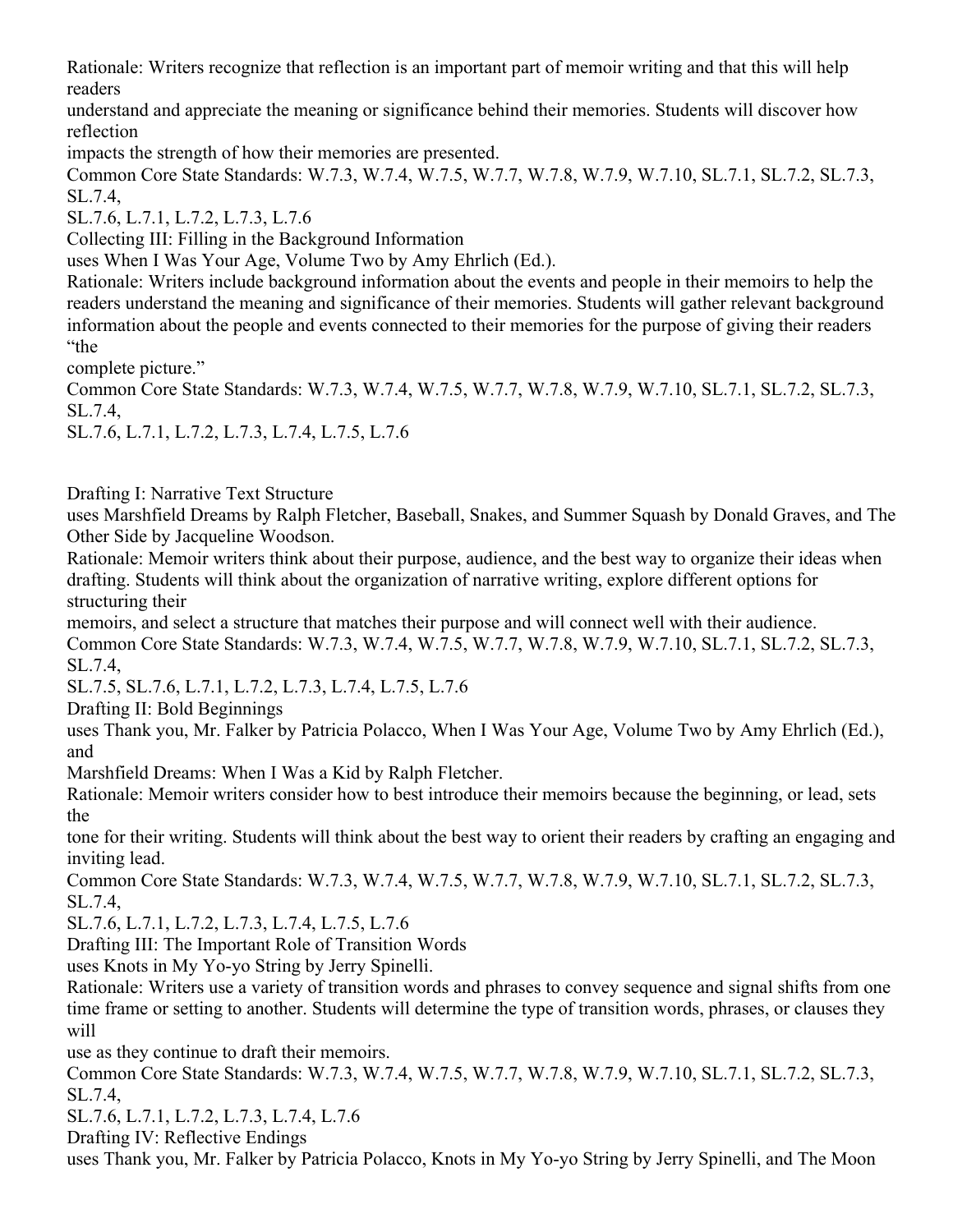and I by

Betsy Byars.

Rationale: Writers often use a reflective stance in their memoirs to provide a deeper understanding of the person,

place, event, or experience. Students will provide a conclusion that follows from narrated experiences or events and

shows a reflective stance.

Common Core State Standards: W.7.3, W.7.4, W.7.5, W.7.7, W.7.8, W.7.9, W.7.10, SL.7.1, SL.7.2, SL.7.3, SL.7.4,

SL.7.6, L.7.1, L.7.2, L.7.3, L.7.4, L.7.5, L.7.6

Revising I: Details Make a Difference

uses Knots in My Yo-yo String by Jerry Spinelli and When I Was Your Age, Volume Two by Amy Ehrlich (Ed.).

Rationale: Writers include relevant descriptive details in their memoirs to help readers picture what is written and

make the writing interesting and unique. Students will look at their drafts to identify places that need more opportunities for readers to visualize what is happening, and then they will add details and specific examples of the

events, experiences, memories, and people in their memoir.

Common Core State Standards: W.7.3, W.7.4, W.7.5, W.7.7, W.7.8, W.7.9, W.7.10, SL.7.1, SL.7.2, SL.7.3, SL.7.4,

SL.7.6, L.7.1, L.7.2, L.7.3, L.7.5, L.7.6

Memoir Grade 7 Overview p.25

sing II: Including Thoughts & Feelings

uses Thank you, Mr. Falker by Patricia Polacco, The Other Side by Jacqueline Woodson, and Marshfield Dreams by

Ralph Fletcher.

Rationale: Writers include the use of internal dialogue to allow readers to better understand the characters and to

make personal connections. Students will identify places where they can add internal dialogue—thoughts and feelings—for the purpose of making their memoirs relatable, engaging, and interesting to read.

Common Core State Standards: W.7.3, W.7.4, W.7.5, W.7.7, W.7.8, W.7.9, W.7.10, SL.7.1, SL.7.2, SL.7.3, SL.7.4,

SL.7.6, L.7.1, L.7.2, L.7.3, L.7.4, L.7.5, L.7.6

Editing I: Correct Comma Use

uses excerpts from Marshfield Dreams by Ralph Fletcher and Knots in My Yo-yo String by Jerry Spinelli. Rationale: Writers use pause punctuation, such as commas, for a variety of purposes. Students will edit their drafts

to ensure proper usage of commas when separating adjectives or phrases or when listing things in a series. Common Core State Standards: W.7.3, W.7.4, W.7.5, W.7.7, W.7.8, W.7.9, W.7.10, SL.7.1, SL.7.2, SL.7.3, SL.7.4,

SL.7.6, L.7.1, L.7.2, L.7.3, L.7.4, L.7.6

Editing II: You Can Quote Me

uses students' memoir drafts.

Rationale: Memoir writers often include dialogue in their pieces to enhance the readers' experience. Students will

use the conventions of standard English to edit their drafts for correct punctuation of dialogue. Common Core State Standards: W.7.3, W.7.4, W.7.5, W.7.7, W.7.8, W.7.9, W.7.10, SL.7.1, SL.7.2, SL.7.3, SL.7.4,

SL.7.6, L.7.1, L.7.2, L.7.3, L.7.4, L.7.6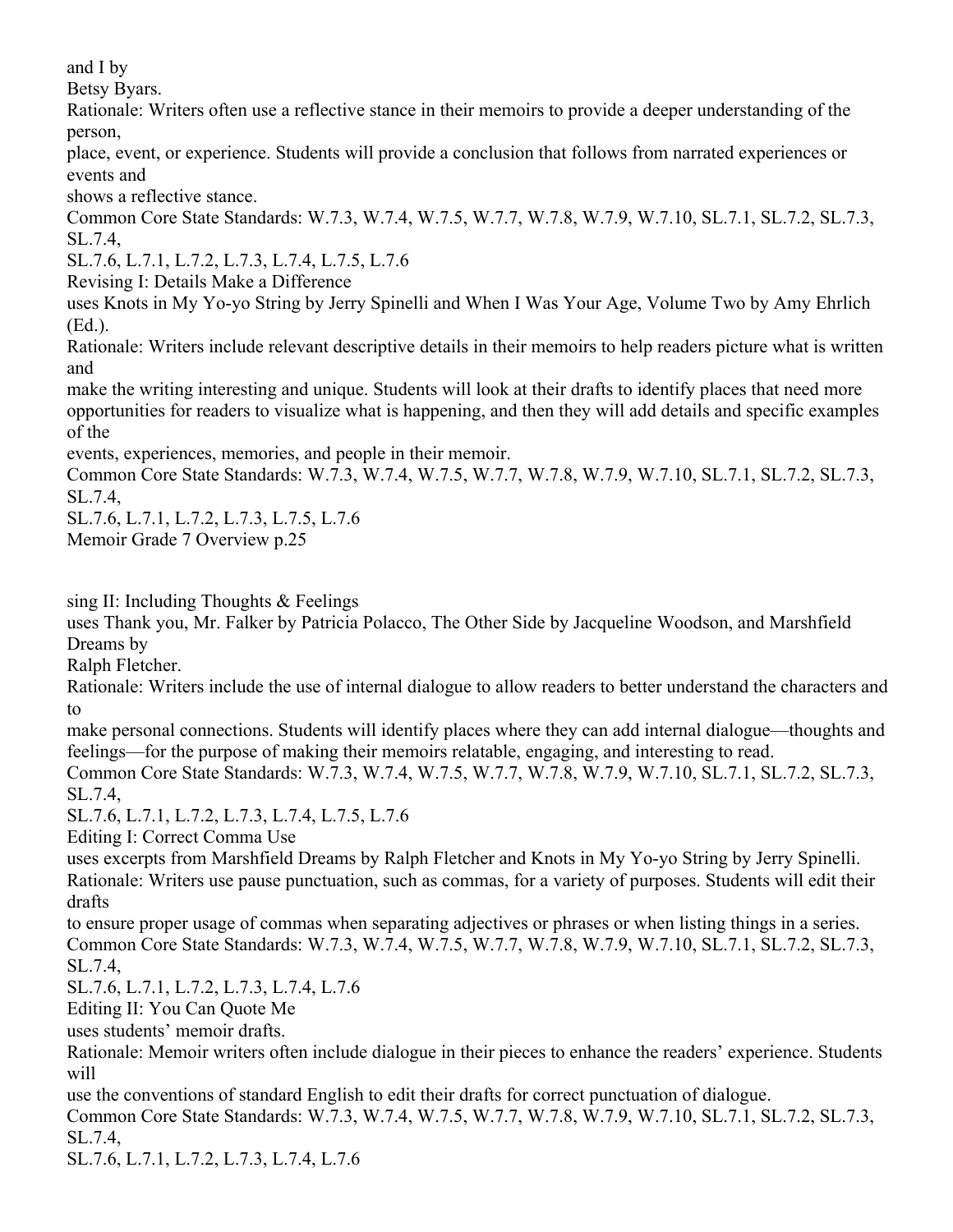Publishing I: Grab Your Readers With a Memorable Title

uses all mentor texts from the unit.

Rationale: Writers know that a title is the first thing readers read and that it needs to include intriguing and attention-grabbing words or phrases. Students will recognize the important role that titles play and decide on a title

that will engage and encourage readers to want to read their memoirs.

Common Core State Standards: W.7.3, W.7.4, W.7.5, W.7.7, W.7.8, W.7.9, W.7.10, SL.7.1, SL.7.2, SL.7.3, SL.7.4,

SL.7.6, L.7.1, L.7.2, L.7.3, L.7.4, L.7.6

Publishing II: Who Is the Author?

uses The Moon and I by Betsy Byars, Thank you, Mr. Falker by Patricia Polacco, and Knots in My Yo-yo String by

Jerry Spinelli.

Rationale: Writers base personal narrative stories on experiences from their lives and often include an Author's

Note to provide readers with information about where their story ideas came from. Students will write an Author's

Note that best reflects where their idea or memory came from and that puts special finishing touches on their pieces.

Common Core State Standards: W.7.3, W.7.4, W.7.5, W.7.6, W.7.7, W.7.8, W.7.9, W.7.10, SL.7.1, SL.7.2, SL.7.3,

SL.7.4, SL.7.5, SL.7.6, L.7.1, L.7.2, L.7.3, L.7.4, L.7.6

Student Self-Reflection

uses a self-reflection questionnaire.

Rationale: All writers use self-reflection to learn and grow as writers. Reflecting on the writing process as well as their

published memoirs will help students understand how they have grown as writers over the course of the unit of study.

# **Integration of Career Readiness, Life Literacies and Key Skills**

| TECH.9.4.8.CI.4      | Explore the role of creativity and innovation in career pathways and industries.                                                                            |
|----------------------|-------------------------------------------------------------------------------------------------------------------------------------------------------------|
| TECH.9.4.8.IML.12    | Use relevant tools to produce, publish, and deliver information supported with evidence<br>for an authentic audience.                                       |
|                      | Gathering and evaluating knowledge and information from a variety of sources, including<br>global perspectives, fosters creativity and innovative thinking. |
|                      | Multiple solutions often exist to solve a problem.                                                                                                          |
| TECH.9.4.8.IML.13    | Identify the impact of the creator on the content, production, and delivery of information<br>(e.g., 8.2.8.ED.1).                                           |
| TECH.9.4.8.DC.4      | Explain how information shared digitally is public and can be searched, copied, and<br>potentially seen by public audiences.                                |
| WRK.9.2.8.CAP.3      | Explain how career choices, educational choices, skills, economic conditions, and personal<br>behavior affect income.                                       |
| <b>TECH.9.4.8.CI</b> | Creativity and Innovation                                                                                                                                   |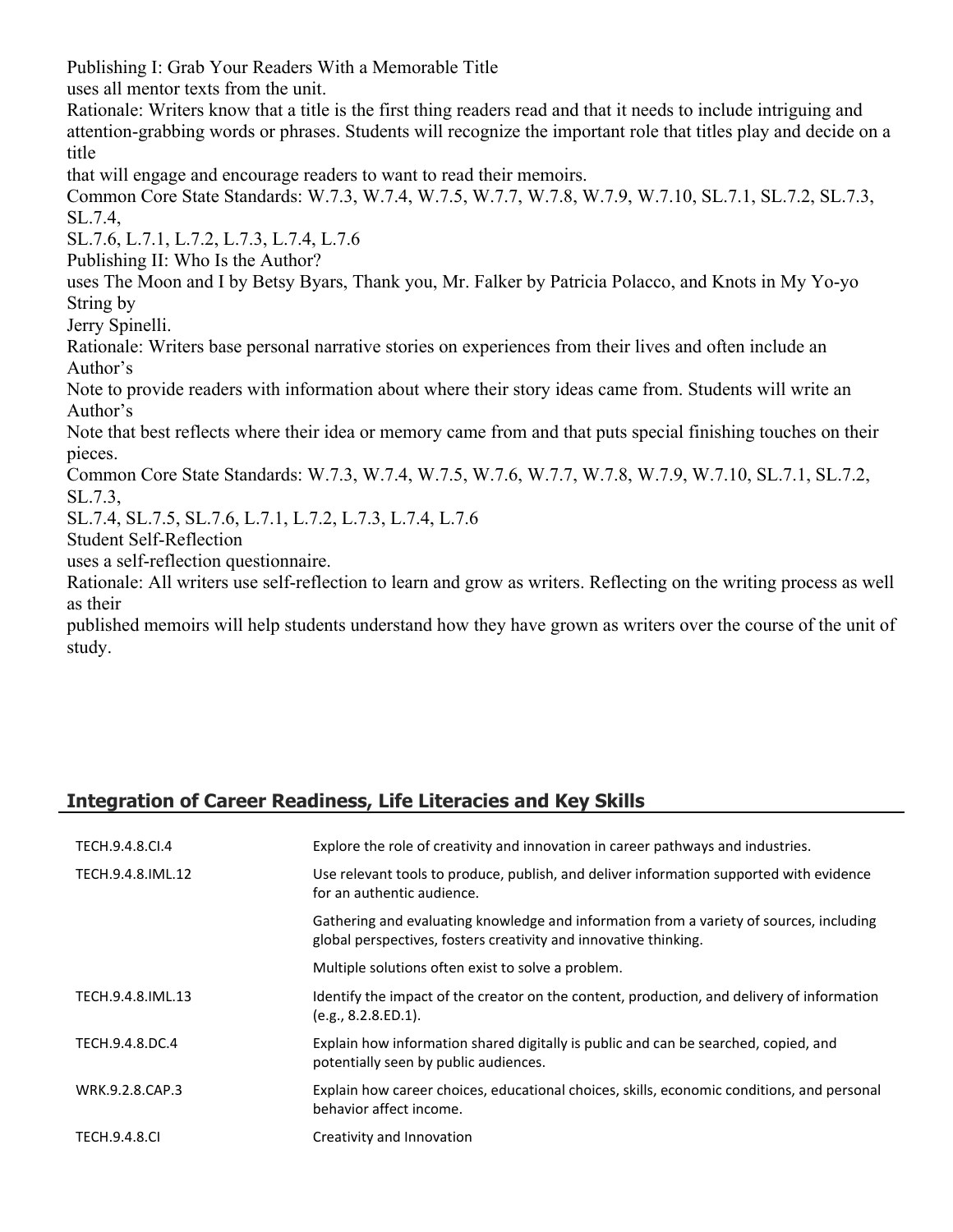| TECH.9.4.8.IML.1     | Critically curate multiple resources to assess the credibility of sources when searching for<br>information.                                                                                               |
|----------------------|------------------------------------------------------------------------------------------------------------------------------------------------------------------------------------------------------------|
| TECH.9.4.8.DC.5      | Manage digital identity and practice positive online behavior to avoid inappropriate forms<br>of self-disclosure.                                                                                          |
| <b>TECH.9.4.8.CT</b> | Critical Thinking and Problem-solving                                                                                                                                                                      |
| TECH.9.4.8.Cl.3      | Examine challenges that may exist in the adoption of new ideas (e.g., 2.1.8.SSH,<br>6.1.8. Civics PD. 2).                                                                                                  |
| WRK.9.2.8.CAP.2      | Develop a plan that includes information about career areas of interest.                                                                                                                                   |
| WRK.9.2.8.CAP.4      | Explain how an individual's online behavior (e.g., social networking, photo exchanges,<br>video postings) may impact opportunities for employment or advancement.                                          |
| TECH.9.4.8.DC.3      | Describe tradeoffs between allowing information to be public (e.g., within online games)<br>versus keeping information private and secure.                                                                 |
| TECH.9.4.8.IML.3     | Create a digital visualization that effectively communicates a data set using formatting<br>techniques such as form, position, size, color, movement, and spatial grouping (e.g.,<br>6.SP.B.4, 7.SP.B.8b). |
| <b>WRK.9.2.8.CAP</b> | Career Awareness and Planning                                                                                                                                                                              |
| TECH.9.4.8.DC.2      | Provide appropriate citation and attribution elements when creating media products (e.g.,<br>$W.6.8$ ).                                                                                                    |
| TECH.9.4.8.DC.1      | Analyze the resource citations in online materials for proper use.                                                                                                                                         |
| TECH.9.4.8.DC.6      | Analyze online information to distinguish whether it is helpful or harmful to reputation.                                                                                                                  |

## **Technology and Design Integration**

Students will interact with the unit using the Smartboard, document camera and Chromebooks/Google Classroom

| CS.6-8.8.1.8.IC.1 | Compare the trade-offs associated with computing technologies that affect individual's<br>everyday activities and career options. |
|-------------------|-----------------------------------------------------------------------------------------------------------------------------------|
| CS.6-8.8.1.8.IC.2 | Describe issues of bias and accessibility in the design of existing technologies.                                                 |
| CS.6-8.IC         | Impacts of Computing                                                                                                              |

# **Interdisciplinary Connections**

Writing connects with all disciplines.

# **Differentiation**

- Understand that gifted students, just like all students, come to school to learn and be challenged.
- Pre-assess your students. Find out their areas of strength as well as those areas you may need to address before students move on.
- Consider grouping gifted students together for at least part of the school day.
- Plan for differentiation. Consider pre-assessments, extension activities, and compacting the curriculum.
- Use phrases like "You've shown you don't need more practice" or "You need more practice" instead of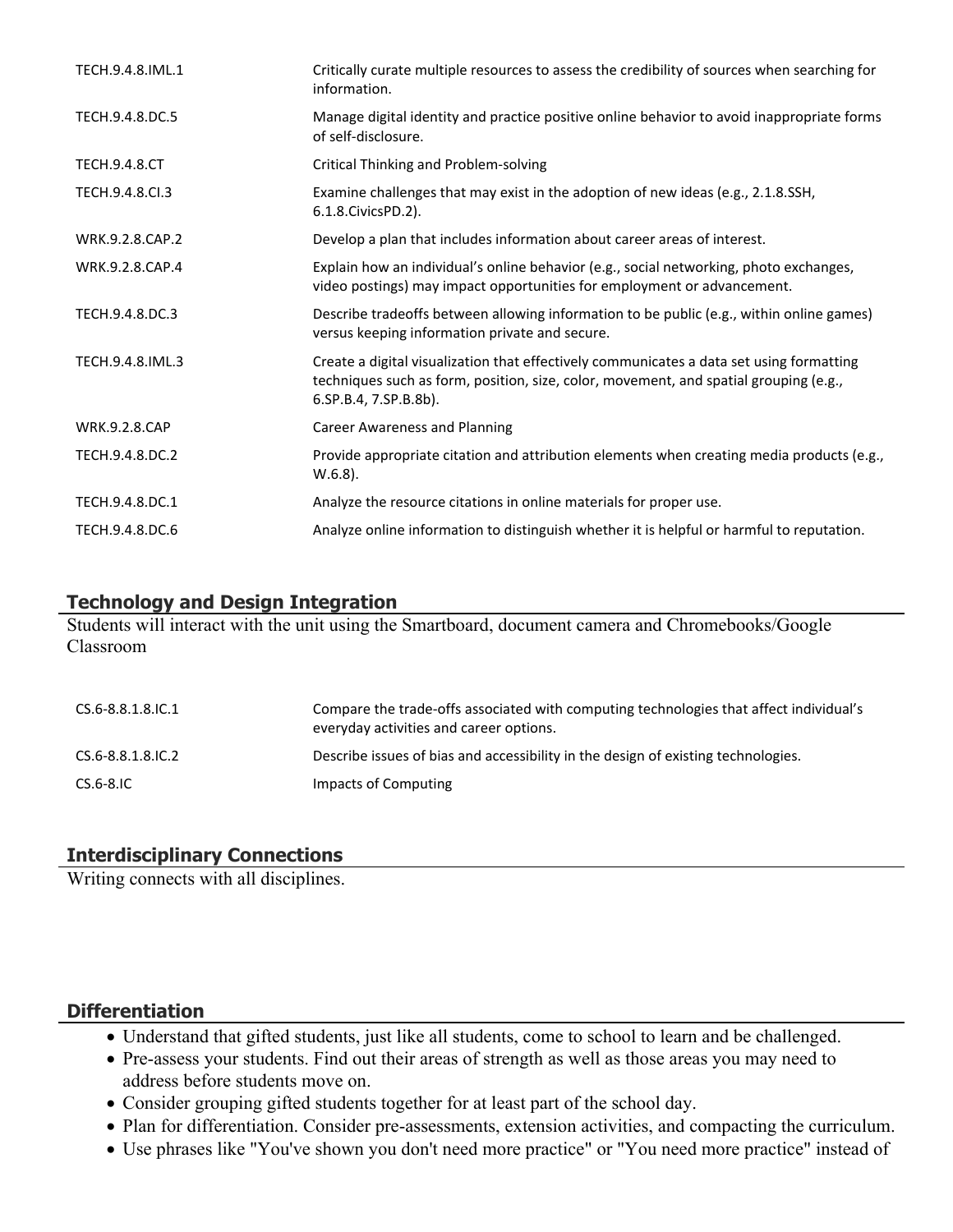words like "qualify" or "eligible" when referring to extension work.

- Encourage high-ability students to take on challenges. Because they're often used to getting good grades, gifted students may be risk averse.
- **Definitions of Differentiation Components**:
	- o Content the specific information that is to be taught in the lesson/unit/course of instruction.
	- o Process how the student will acquire the content information.
	- o Product how the student will demonstrate understanding of the content.
	- o Learning Environment the environment where learning is taking place including physical location and/or student grouping

#### **Differentiation occurring in this unit:**

Students will be encouraged to challenge themselves when writing. Struggling students will recieve additional instruction and modifications .

# **Modifications & Accommodations**

Refer to QSAC EXCEL SMALL SPED ACCOMMOCATIONS spreadsheet in this discipline.

#### **Modifications and Accommodations used in this unit:**

IEP and 540 accommodations will be utilized.

## **Benchmark Assessments**

**Benchmark Assessments** are given periodically (e.g., at the end of every quarter or as frequently as once per month) throughout a school year to establish baseline achievement data and measure progress toward a standard or set of academic standards and goals.

#### **Schoolwide Benchmark assessments:**

Aimsweb benchmarks 3X a year

Linkit Benchmarks 3X a year

# **Additional Benchmarks used in this unit:**

Writing Samples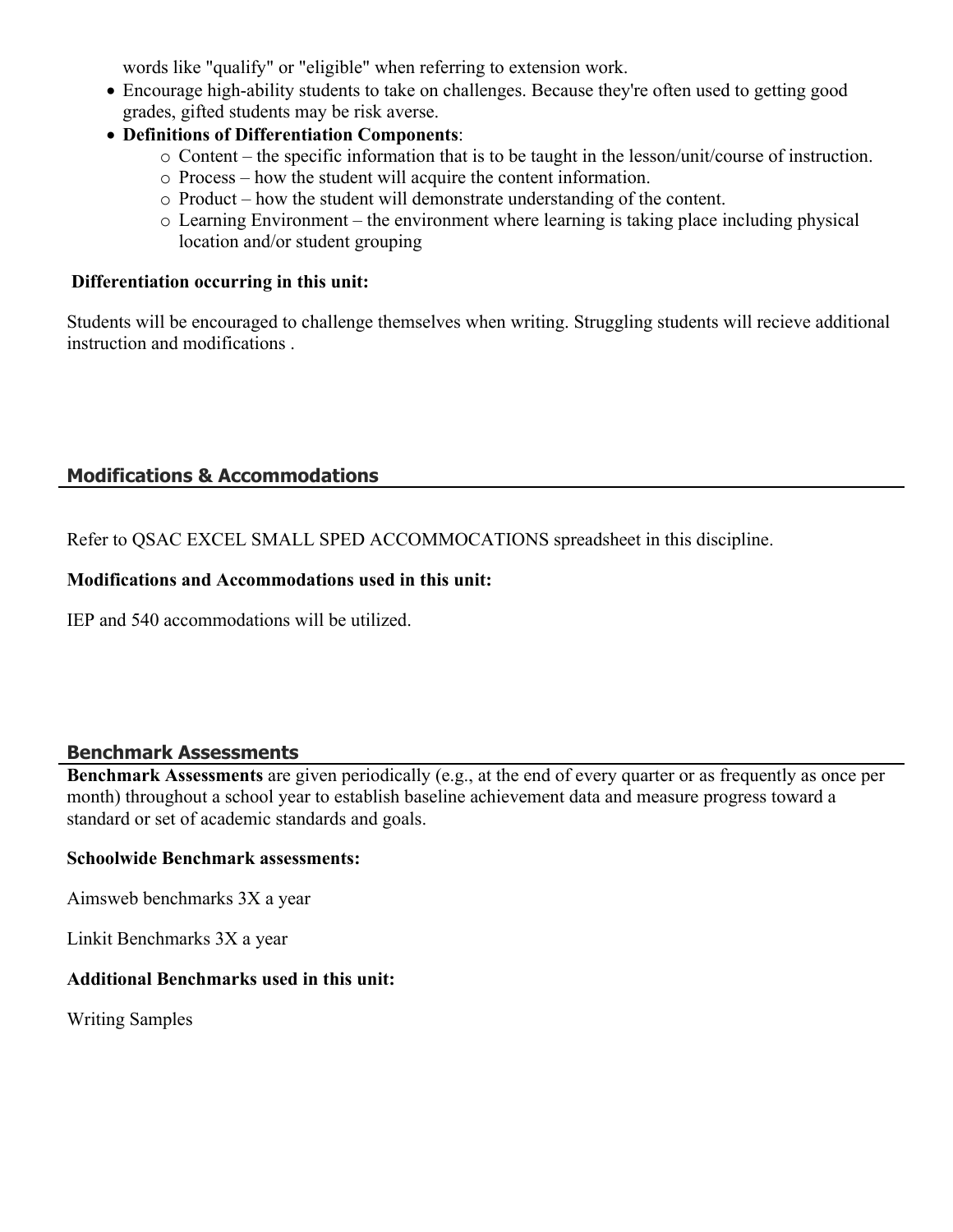Assessment allows both instructor and student to monitor progress towards achieving learning objectives, and can be approached in a variety of ways. **Formative assessment** refers to tools that identify misconceptions, struggles, and learning gaps along the way and assess how to close those gaps. It includes effective tools for helping to shape learning, and can even bolster students' abilities to take ownership of their learning when they understand that the goal is to improve learning, not apply final marks (Trumbull and Lash, 2013). It can include students assessing themselves, peers, or even the instructor, through writing, quizzes, conversation, and more. In short, formative assessment occurs throughout a class or course, and seeks to improve student achievement of learning objectives through approaches that can support specific student needs (Theal and Franklin, 2010, p. 151).

## **Formative Assessments used in this unit:**

**Quizzes** 

Rough drafts

discussion

# **Summative Assessments**

**Summative assessments** evaluate student learning, knowledge, proficiency, or success at the conclusion of an instructional period, like a unit, course, or program. Summative assessments are almost always formally graded and often heavily weighted (though they do not need to be). Summative assessment can be used to great effect in conjunction and alignment with formative assessment, and instructors can consider a variety of ways to combine these approaches.

## **Summative assessments for this unit:**

Unit tests

Final drafts

# **Instructional Materials**

Mentor Texts Baseball, Snakes, and Summer Squash: Poems About Growing Up by Donald Graves Knots in My Yo-yo String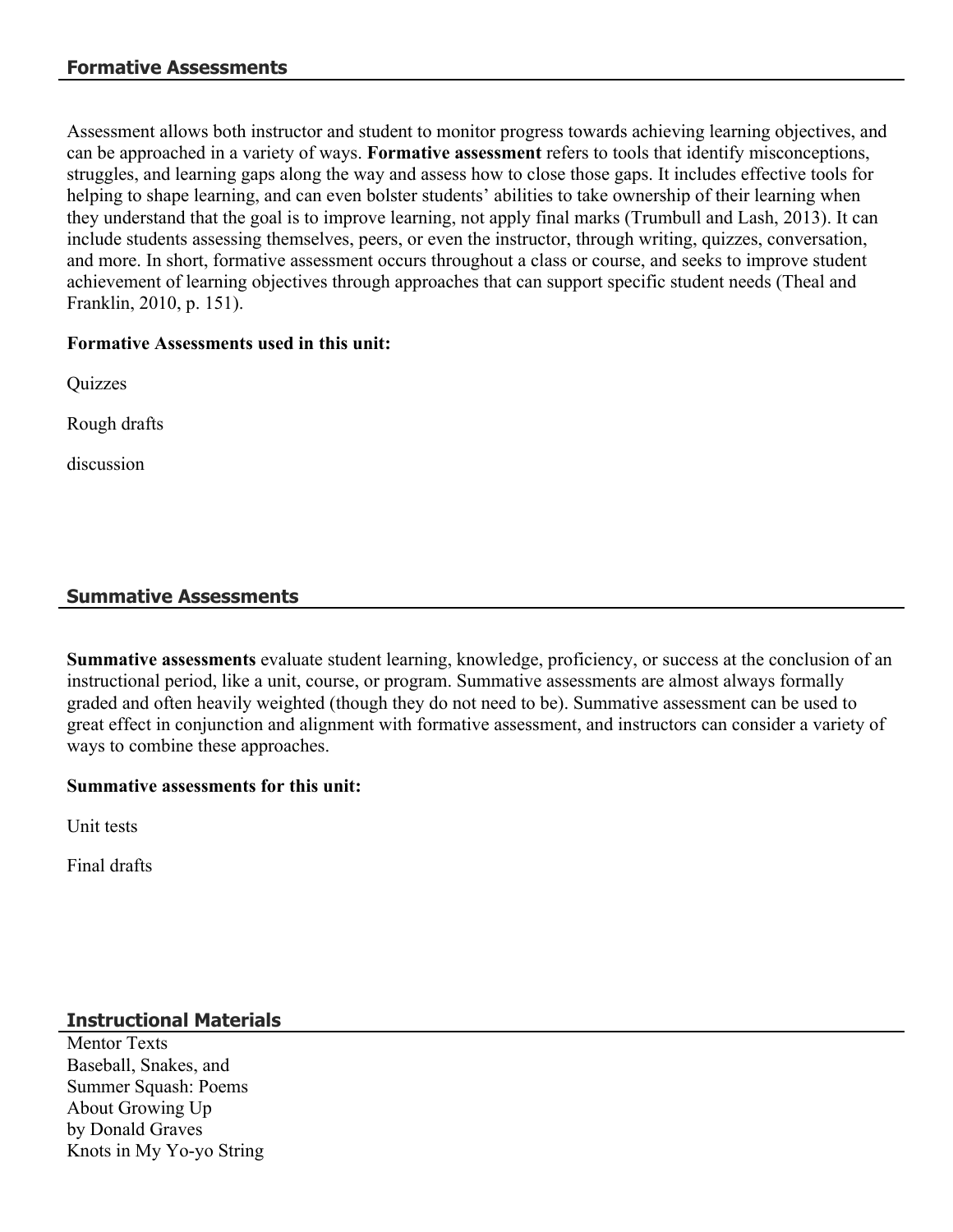by Jerry Spinelli Marshfield Dreams: When I Was a Kid by Ralph Fletcher The Moon and I by Betsy Byars The Other Side by Jacqueline Woodson Thank you, Mr. Falker by Patricia Polacco When I Was Your Age, Volume Two: Original Stories About Growing Up by Amy Ehrlich (Ed.)

| <b>Standards</b> |                                                                                                                                                                                                                                   |
|------------------|-----------------------------------------------------------------------------------------------------------------------------------------------------------------------------------------------------------------------------------|
| LA.L.7.5         | Demonstrate understanding of figurative language, word relationships, and nuances in<br>word meanings.                                                                                                                            |
| LA.SL.7.1        | Engage effectively in a range of collaborative discussions (one-on-one, in groups, and<br>teacher-led) with diverse partners on grade 7 topics, texts, and issues, building on others'<br>ideas and expressing their own clearly. |
| LA.L.7.6         | Acquire and use accurately grade-appropriate general academic and domain-specific<br>words and phrases; gather vocabulary knowledge when considering a word or phrase<br>important to comprehension or expression.                |
| LA.SL.7.2        | Analyze the main ideas and supporting details presented in diverse media and formats<br>(e.g., visually, quantitatively, orally) and explain how the ideas clarify a topic, text, or issue<br>under study.                        |
| LA.SL.7.4        | Present claims and findings, emphasizing salient points in a focused, coherent manner<br>with pertinent descriptions, facts, details, and examples; use appropriate eye contact,<br>adequate volume, and clear pronunciation.     |
| LA.SL.7.6        | Adapt speech to a variety of contexts and tasks, demonstrating command of formal<br>English when indicated or appropriate.                                                                                                        |
| LA.W.7.3         | Write narratives to develop real or imagined experiences or events using effective<br>technique, relevant descriptive details, and well-structured event sequences.                                                               |
| LA.SL.7.3        | Delineate a speaker's argument and specific claims, evaluating the soundness of the<br>reasoning and the relevance and sufficiency of the evidence.                                                                               |
| LA.SL.7.5        | Include multimedia components and visual displays in presentations to clarify claims and<br>findings and emphasize salient points.                                                                                                |
| LA.W.7.2         | Write informative/explanatory texts to examine a topic and convey ideas, concepts, and<br>information through the selection, organization, and analysis of relevant content.                                                      |
| LA.L.7.1         | Demonstrate command of the conventions of standard English grammar and usage when<br>writing or speaking.                                                                                                                         |
| LA.L.7.2         | Demonstrate command of the conventions of standard English capitalization, punctuation,<br>and spelling when writing.                                                                                                             |